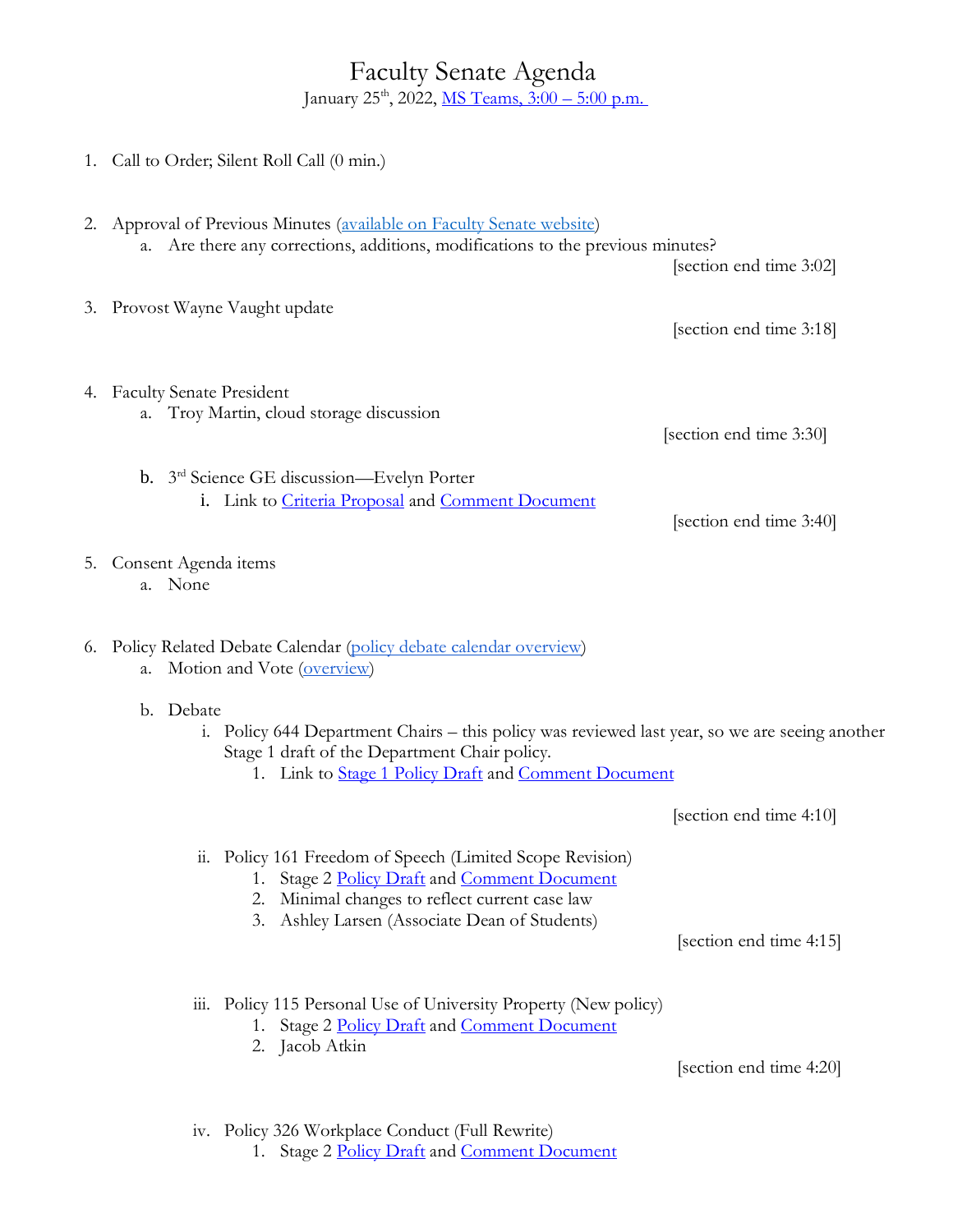- c. Read and comment [\(overview\)](https://drive.google.com/file/d/1qcAYtZh5lFnIa680jE2JKGygThjeMyzK/view?usp=sharing) introduction
- d. Policies moving to stages 3 or 4 *No time allocated, update only. Can provide public comments but past senate comments.*
- e. Policy proposals, Policies Entering Stage 1, or other Policy Related
- 7. Non-policy Related Action Calendar [\(non-policy debate calendar overview\)](https://docs.google.com/document/d/1zrPy0Fn9xcOhidd1XMgo1opj-lYb_9aTvLKg_NI1eLA/edit?usp=sharing)
	- a. Feedback requested
		- i. Part-time shared Governance committee discussion of department concerns or recommendations
			- 1. Link to [Shared Governance Recommendations](https://tinyurl.com/3pw9v22z) and [Comment Document.](https://docs.google.com/document/d/1gn_wJ7DB--cJM2dLBTWF71NNVfZPuB_6O2IiTcImIPM/edit?usp=sharing)

[section end time 4:55]

- ii. Anti-Racism Resolution
	- 1. New draft and comment document coming soon!

[section end time 4:55]

- b. Updates on Non-policy Actions (as voted on by Senate) [\(overview\)](https://docs.google.com/document/d/1zrPy0Fn9xcOhidd1XMgo1opj-lYb_9aTvLKg_NI1eLA/edit#bookmark=id.20s1i57f673d) [no time given] i. none
- c. Discuss Next Steps (and, as necessary, Vote on) Senate-Directed Action [\(overview\)](https://docs.google.com/document/d/1zrPy0Fn9xcOhidd1XMgo1opj-lYb_9aTvLKg_NI1eLA/edit#bookmark=id.1turi862unvt) i. None
- d. Updates from proposals approved and being investigated (information items)
- e. Incoming Proposals and Proposal Next Steps *Note: Senators must vote to entertain further discussion or action on incoming proposals. With a majority vote to further entertain the proposal, Senators must then propose and vote on how to pursue the proposal.* i. None
- 8. Administrative Updates *– No time allocated; written updates*
	- a. Fulton Library: Karen Sturtevant [\[link to update folder\]](https://drive.google.com/drive/folders/1CJZnOvFahmJJZJojR2XBd0U8PclC3aHK?usp=sharing)
	- b. Office of Teaching and Learning (OTL): Wendy Athens [\[link to update folder\]](https://drive.google.com/drive/folders/1o5Tj_1mbe6qVJWyGFA9FNQMAx0zgjyM9?usp=sharing)
	- c. PACE: Beka Grulich [link to [update folder\]](https://drive.google.com/drive/folders/1Ine7rBIg27FdgKErlcWF5p9Nx0tJNwok?usp=sharing)
	- d. UVUSA: Ethan Morse *[\[link to update folder\]](https://drive.google.com/drive/folders/1GXZgi4LTLaWWG5uZ1_7PXCZi9GB43BZm?usp=sharing)*
- 9. Standing Committee Reports *– No time allocated; written updates*
	- a. Special Assignments & Investigations: Elijah Neilson [\[link to update folder\]](https://drive.google.com/drive/folders/1e9MbUhAQO28YnSWhseDbZv13PkR6mIFT?usp=sharing)
	- b. Service & Elections: Sandie Waters
		- i. [Faculty Senate Service & Elections Committee Updates.docx](https://uvu365.sharepoint.com/:w:/s/ServiceElectionsChairs/EXxOn1zvCHVEgniRfP0Oi9cBT2zC99MFxAB3x2KHzQZ94g?e=mKuPuw&isSPOFile=1)
		- ii. **WE** [Faculty Senate Committee Positions.docx](https://uvu365.sharepoint.com/:w:/s/ServiceElectionsChairs/EbT5tySbhVJFm1LJ8jmH4_kBdIHgMC78fR-c32IeB5iPXg)
		- iii. **E**[Faculty Senate DEI Committee Updates.docx](https://uvu365.sharepoint.com/:w:/s/DiversityEquityandInclusionFacultySenateCommittee/EeQ5Hj8UciBNo6Q-tsrfL10BzAIfBd0pxMehiIsvKGt4qw)
		- iv. **TE** [Academic Calendaring Committee Updates.docx](https://uvu365.sharepoint.com/:w:/s/AcademicCalendaringCommittee/EWUePzXIiXFDo-0BOAxf2UsBVHFmEYbYSrBnzfhU9agBoQ)